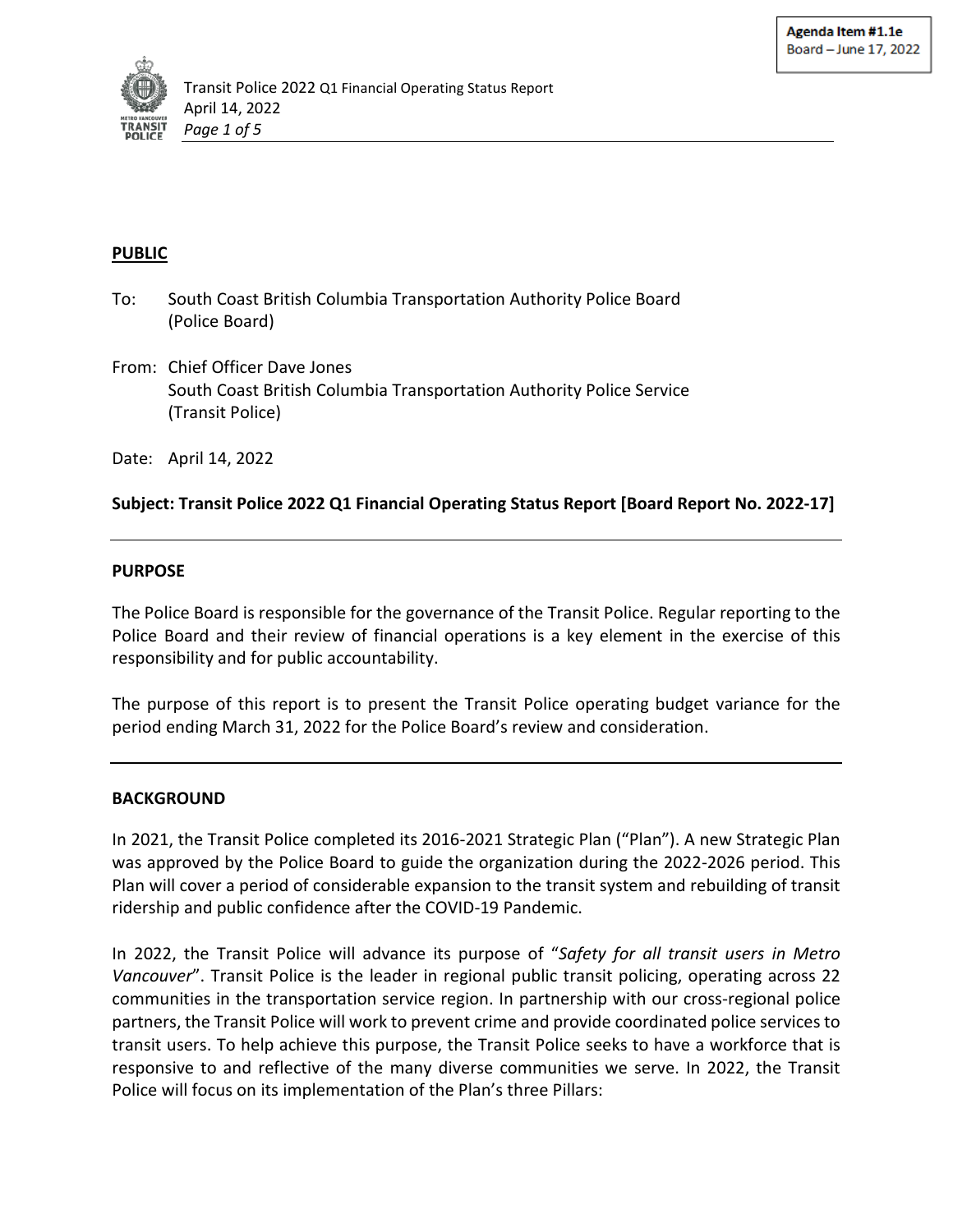

## PILLAR 1: Cross-Regional Policing

The transit system's expansive geography uniquely enables Transit Police to build strong relationships with all cross regional policing partners in Metro Vancouver to improve public safety. To address local, regional and international threats to the transit system, we will participate in joint-agency policing opportunities and be embedded in planning for transit growth.

### PILLAR 2: Engaged Community Partners

As the breadth of people and places served by the transit system expands, we will seek the expertise of our enterprise and community partners to ensure transit users can access the services they need when they need them. We will work with neighbourhood partners to ensure transit hubs are safe spaces within the community, while also improving perceptions of safety on transit for all.

### PILLAR 3: Modern Policing Culture

To best serve transit users, our workforce culture must transition to a distinct and collaborative approach for policing the transit system. This shift will impact how we are governed, and how we hire, deploy, promote and retain our employees. Every employee should report to a leader they trust, who provides an environment of open communication and where employee ideas are sought and valued.

The following new strategic objectives will be worked towards in 2022:

- Strengthen our cross-regional policing model to ensure we keep pace with change;
- Leverage technology as a force multiplier;
- Planning for future transit growth, including its impact on deployment;
- Strengthen support for diverse and vulnerable people;
- Increase real and perceived safety for all transit users;
- Communicate and exchange with stakeholders to improve services;
- Improve governance to reduce complexity;
- Improve the use of technology to enhance employee working conditions;
- Demonstrate our continued commitment to hire, support and retain a diverse workforce;
- Continue to anticipate and meet changing public safety expectations; and
- Promote open communication and supportive leadership.

Of particular importance to Transit Police in 2022 will be to listen closely to community feedback and consider recommendations for change. This includes taking advantage of opportunities for input, including building new partnerships, hosting engagement opportunities in the community,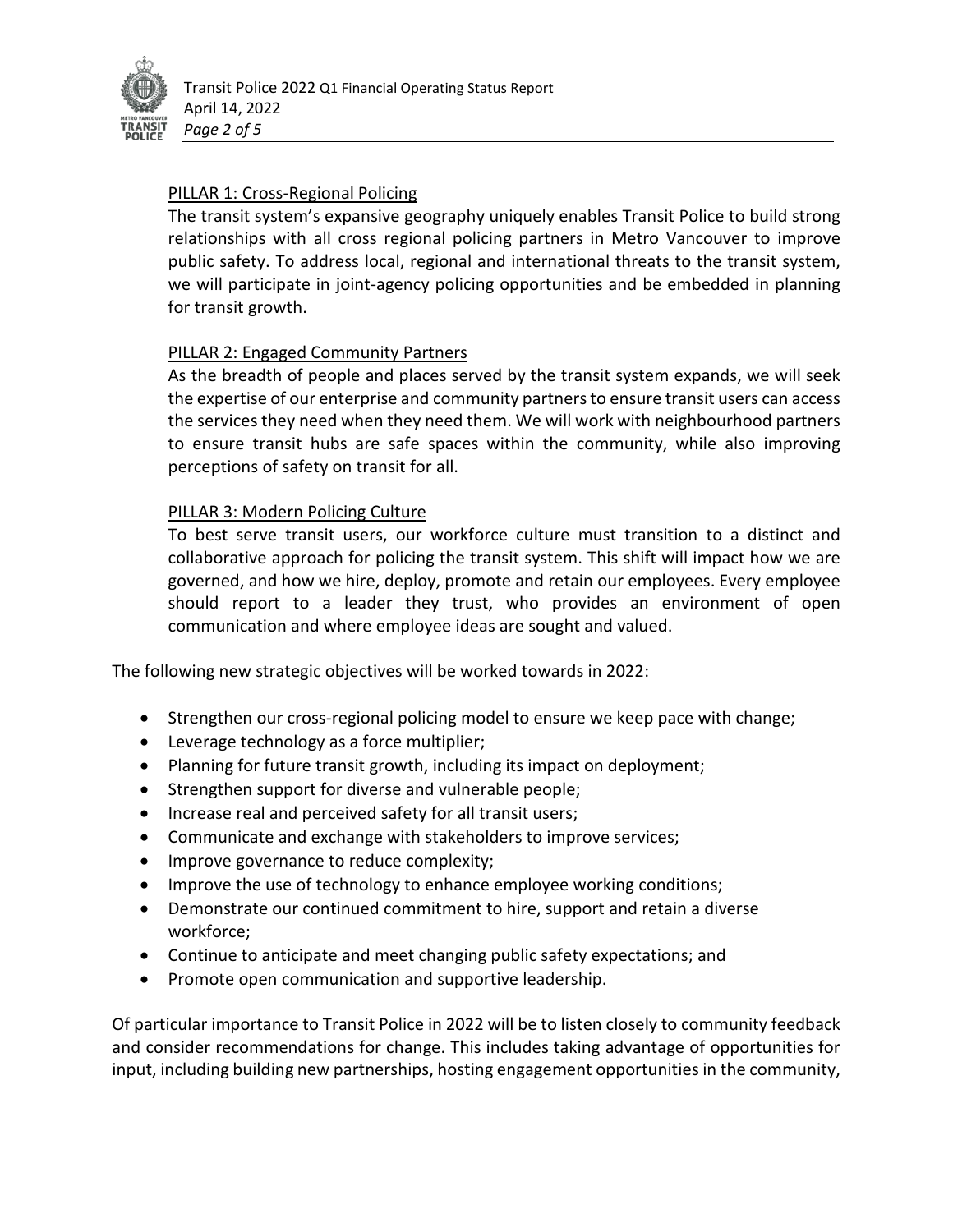

providing opportunities for impacted groups to give input on key policies, and improving information sharing through the Transit Police website, media and social media.

The Police Board and Police Service acknowledge that historical police/Indigenous interactions, founded in colonialism, have caused harm and mistrust. Collectively, we recognize that longterm, respectful work is required to establish good and healthy relationships with Indigenous peoples. In 2022, this work will continue to be a prioritized, including through ongoing consultation and engagement with Indigenous communities that we serve.

The Transit Police's budget for 2022 is \$40,865,498 and includes supplementary contingency funding from TransLink of \$285,000 to cover additional salary costs for police officers. Supplementary funding was needed, as the actual wage increase (which matches the rate that Vancouver Police Department reached through binding arbitration) was higher than was budgeted. The budget does not include TransLink "allocated costs" for centralized services, such as Sapperton premises rent and Information Technology services.

### **DISCUSSION**

## **2022 Q1 Results (Appendix "A")**

As of March 31, 2022, the Police Service's total expenditures were \$10,467,441 compared with the year to date budget of \$9,919,514 (see Appendix "A"). The negative year-to-date variance of \$551,927 is due to higher salary costs (additional hires of recruits at the beginning of year and a higher accrual for expected leave payouts in the year) and the differences between the budgeted and actual timing of expenditures.

## **2022 Forecast Based on Q1 Results (Appendix "B")**

As of March 31, 2022, the Police Service has \$30,398,057 (74%) of the total budgeted expenditures remaining. The Transit Police is presently projecting a negative budget variance of \$377 Thousand by year-end (see Appendix "B").

A summary of forecasted cost savings and over expenditures follows:

#### **Reconciliation of Expenditures:**

| Savings:   | (5000) |
|------------|--------|
| Legal      | 20     |
| Recoveries | 20     |
|            | \$40   |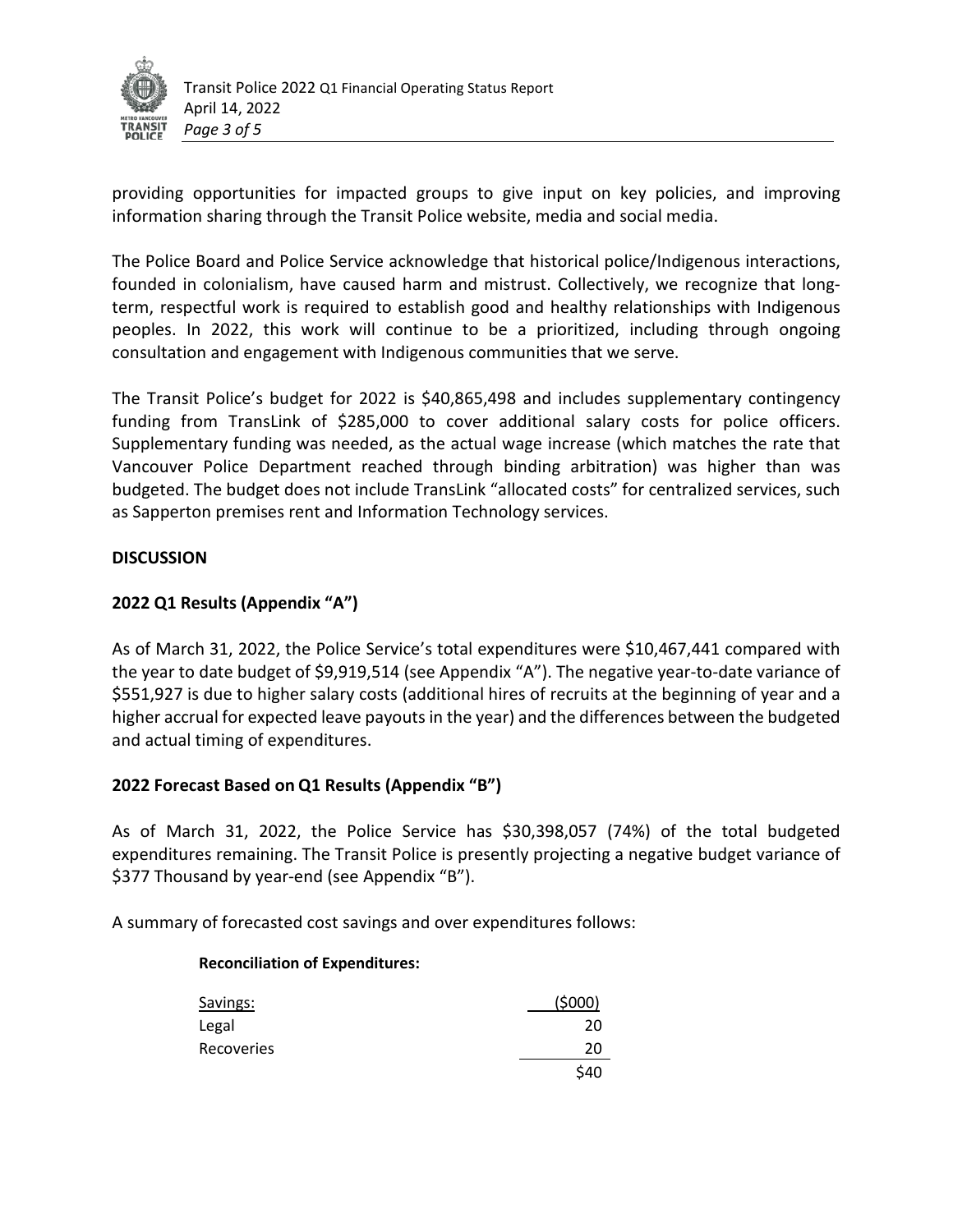

| <b>Over Expenditures:</b> |       |
|---------------------------|-------|
| <b>Salaries</b>           | 290   |
| Vehicles                  | 50    |
| Telecommunication         | 30    |
| <b>Outside Services</b>   | 22    |
| <b>Materials</b>          | 25    |
|                           | \$417 |
| Net Over Expenditure      | \$377 |

Key savings are outlined below:

- "Legal" costs are forecasted to be \$20 Thousand favourable to the budget as lower legal costs anticipated to be incurred for the indemnification of police officers in the year.
- "Recoveries" are expected to be \$20 Thousand better than budgeted because of additional recoveries of overtime costs for Members on secondment.

Offsetting the above savings is an unfavourable variance expected in:

- "Salary" costs are forecasted to be \$290 Thousand higher than budgeted as four more recruits were hired at the start of the year in anticipation of higher attrition due to the departures to the Surrey Police Department, increased use of casual staff for operational needs, and a larger accrual needed for expected leave payouts (Stat banks, Accumulated Time Off (ATO) and prior year annual vacation) as less leave was being taken during the Pandemic.
- "Vehicle" costs are expected to be \$50 Thousand higher than budgeted because of higher fuel prices and higher repair and maintenance costs due to an aging fleet and delays in receiving replacement vehicles ordered in 2021. Offsetting these higher costs are savings on vehicle insurance due to the delay in delivery of the new expansion vehicles.
- "Telecommunication" costs are forecasted to be \$30 Thousand higher than budgeted as the annual E-Comm levy for 2022 is higher than planned.
- "Outside Services" are expected to be over budget by \$22 Thousand due to costs associated with setting up unanticipated telephone call taking enhancements in the Operations Communication Centre.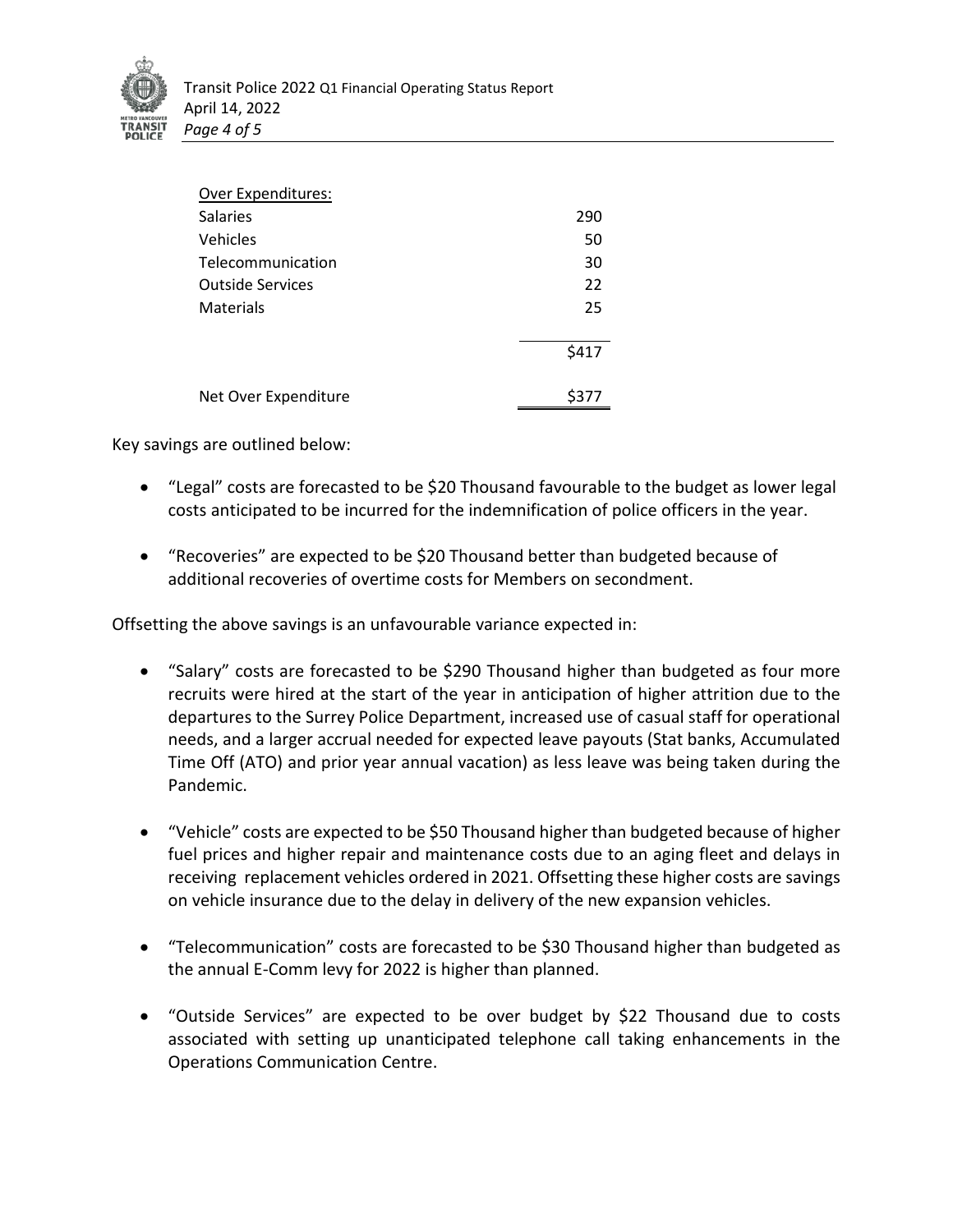

• "Materials" are expected to be \$25 Thousand over budget due to additional jackets being replaced.

### **TransLink Allocated Costs**

Allocated costs from TransLink are not included in the Transit Police budget, which is consistent with the other TransLink subsidiaries. TransLink allocates centralized costs to the business units that directly benefit from/consume the service or cost. The cost allocated to the Transit Police covers Information Technology, Premises Rental, Payroll and some Human Resources services. Total allocated costs budgeted for 2022 are \$4,215,664.

As of March 31, 2022, total TransLink allocated cost expenditures were \$1,026,721 compared with the year to date budget of \$864,906 (see Appendix "C"). The negative quarterly variance of \$161,815 (18.7 %) is largely due to higher costs for computer and systems costs largely to timing of expenditures.

#### **CONCLUSION**

Transit Police is forecasting a negative budget variance of approximately \$377 Thousand for yearend. The first quarter update includes an estimate for potential wage increases for Transit Police unionized civilian staff, which is based on the recent wage settlement received by Coast Mountain Bus Company union staff.

#### **Chief Officer Dave Jones**

Author: Tom Smolic, Transit Police Senior Finance Manager

**\_\_\_\_\_\_\_\_\_\_\_\_\_\_\_\_\_\_\_\_\_\_\_\_\_\_\_\_\_\_\_\_\_\_\_\_\_\_\_**

Submitting Senior Executive Member: Mike Cumberworth, Deputy Chief Officer – Administrative Services Division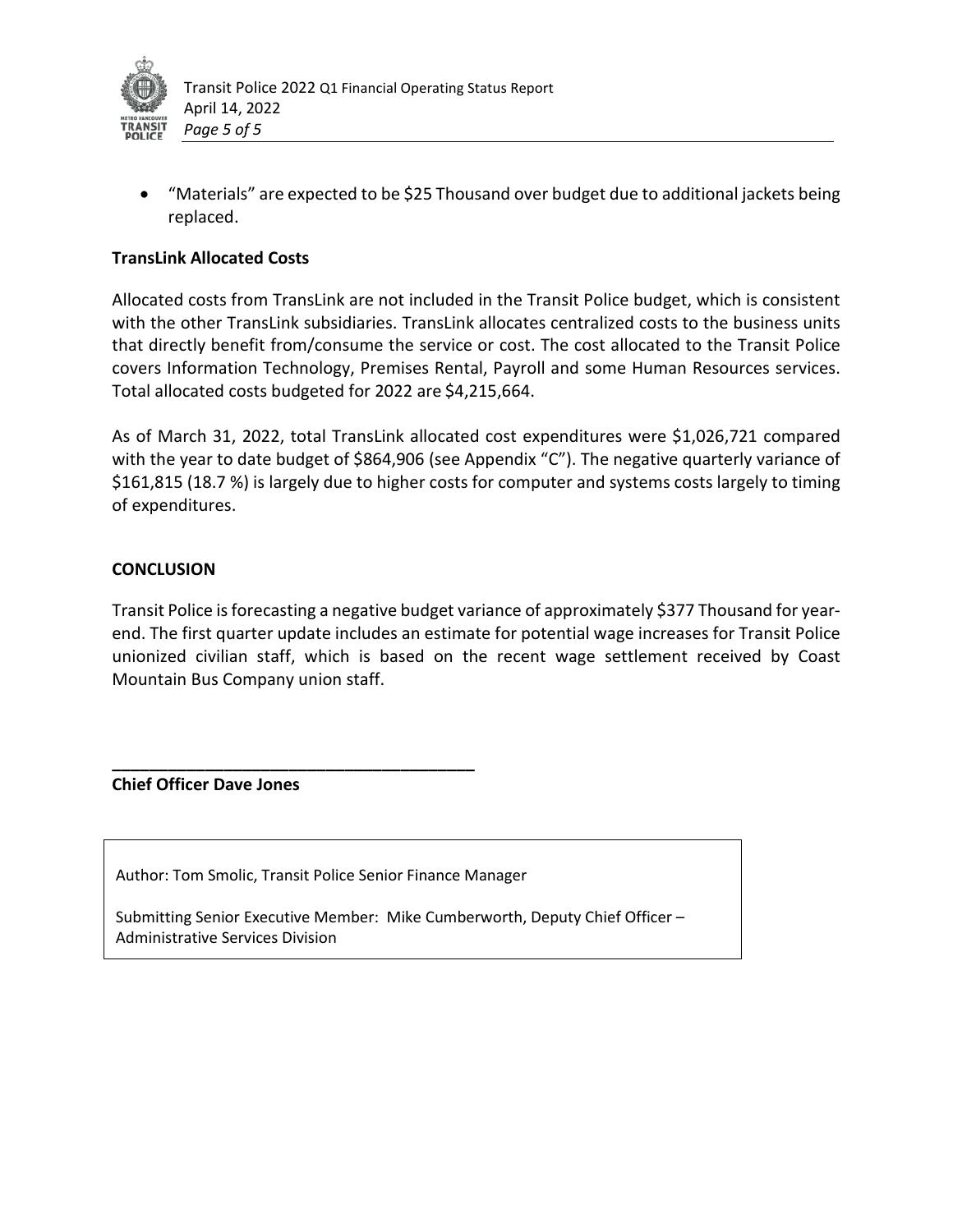#### **Period ending March 31, 2022**

#### **Transit Police 2021 Actual Board Report No. 2022-17/Appendix "A"**

| renoù enamg                         | Marchiof, 2022         |                        |                          |                 |                         |                            |            |                                                                    |
|-------------------------------------|------------------------|------------------------|--------------------------|-----------------|-------------------------|----------------------------|------------|--------------------------------------------------------------------|
|                                     | <b>Actual YTD</b>      | <b>Budget YTD</b>      | Variance                 | %               | 2022<br><b>Budget</b>   | Remaining<br><b>Budget</b> | $\%$       |                                                                    |
| Labour                              |                        |                        |                          |                 |                         |                            |            |                                                                    |
| Salaries                            | 7.424.133              | 7,158,792              | (265, 341)               | $-4%$           | 30,147,373              | 22,723,240                 | 75%        | More recruits hired at the start of the year and more casuals used |
| Overtime                            | 220,896                | 206,527                | (14, 369)                | $-7%$           | 913,226                 | 692,330                    | 76%        | Higher OT costs due to COV D outbreak and Network issue            |
|                                     |                        |                        |                          |                 |                         |                            |            |                                                                    |
| <b>Benefits</b>                     | 2,329,475<br>9,974,505 | 2,113,608<br>9,478,927 | (215, 867)<br>(495, 578) | $-10%$<br>$-5%$ | 7,827,097<br>38,887,696 | 5,497,622<br>28,913,191    | 70%<br>74% | Timing of benefit costs and higher WCB premiums                    |
| Recoveries - Secondments            | (360, 408)             | (318, 810)             | 41,598                   | $-13%$          | (1,276,780)             | (916, 372)                 | 72%        | Additional OT costs recovered                                      |
| Labour net of Recoveries            | 9,614,097              | 9,160,117              | (453,980)                | $-5%$           | 37,610,916              | 27,996,819                 | 74%        |                                                                    |
| Vehicles                            |                        |                        |                          |                 |                         |                            |            |                                                                    |
| Fuel                                | 75,877                 | 65,159                 | (10, 718)                | $-16%$          | 254,996                 | 179,119                    | 70%        | Increase in fuel price                                             |
| Vehicle Maintenance                 | 59,574                 | 32,921                 | (26, 653)                | $-81%$          | 136,500                 | 76,926                     | 56%        | Increase in number of repairs                                      |
| Vehicle Outfitting                  | 4,285                  | 6,584                  | 2,299                    | 35%             | 45,002                  | 40,717                     | 90%        |                                                                    |
| Vehicle Leases                      | 4,668                  | 10,626                 | 5,958                    | 56%             | 42,504                  | 37,836                     | 89%        |                                                                    |
|                                     |                        |                        |                          |                 |                         |                            |            |                                                                    |
| Insurance                           | 18,046                 | 31,824                 | 13,778                   | 43%             | 128,003                 | 109,957                    | 86%        | Lower insurance premiums as delivery of new vehicles delayed       |
| Materials                           | 162,451                | 147,114                | (15, 337)                | $-10%$          | 607,005                 | 444,554                    | 73%        |                                                                    |
| Materials - Uniforms                | 40,079                 | 27,785                 | (12, 294)                | $-44%$          | 117,400                 | 77,321                     | 66%        | Timing of purchases                                                |
|                                     |                        |                        |                          |                 |                         |                            |            |                                                                    |
| Materials - Other                   | 41,550                 | 28,505                 | (13,045)                 | $-46%$          | 116,191                 | 74,641                     | 64%        | Timing of the purchases                                            |
| Materials - Firearms/Ammunition     | 12,049                 | 16,670                 | 4,621                    | 28%             | 81,998                  | 69,949                     | 85%        | Timing of purchases                                                |
| Materials - Outerwear               | 73,424                 | 46,160                 | (27, 264)                | $-59%$          | 192,200                 | 118,776                    | 62%        | Additional jackets purchased                                       |
| Outside Services                    | 167,103                | 119,120                | (47, 983)                | $-40%$          | 507,789                 | 340,686                    | 67%        |                                                                    |
|                                     |                        |                        |                          |                 |                         |                            |            |                                                                    |
| Maintenance and Repairs             | 19.221                 | 4,440                  | (14, 781)                | $-333%$         | 43,505                  | 24,284                     | 56%        | Additional cost for adding recording lines for dispatch            |
| Uniform Cleaning                    | 18,580                 | 21,589                 | 3,009                    | 14%             | 111,504                 | 92,924                     | 83%        | Timing of expenditures                                             |
| <b>Other Services</b>               | 46,640                 | 25,262                 | (21, 378)                | $-85%$          | 154,993                 | 108,353                    | 70%        | Additional cost for adding recording lines for dispatch            |
| Minor Renovations                   | 3,016                  | 5,207                  | 2,191                    | 42%             | 20,000                  | 16,984                     | 85%        | Timing of expenditures                                             |
|                                     | 87,457                 | 56,498                 | (30, 959)                | $-55%$          | 330,002                 | 242,545                    | 73%        |                                                                    |
| Administration                      |                        |                        |                          |                 |                         | $\overline{a}$             |            |                                                                    |
| Office Equipment                    | 7,177                  | 4,104                  | (3,073)                  | $-75%$          | 16,501                  | 9,324                      | 57%        | Timing of expenditures                                             |
| Stationery and Supplies             | 10,414                 | 13,877                 | 3,463                    | 25%             | 55,249                  | 44,835                     | 81%        | Timing of expenditures                                             |
| Memberships/Subscriptions           | 21,888                 | 13,490                 | (8, 398)                 | $-62%$          | 69,752                  | 47,864                     | 69%        | Timing of expenditures                                             |
| Board Remuneration                  | 7,781                  | 4,654                  | (3, 127)                 | $-67%$          | 49,002                  | 41,222                     | 84%        | Timing of expenditures                                             |
| Other Administration                | 4,735                  | 5,109                  | 374                      | 7%              | 24,751                  | 20,016                     | 81%        |                                                                    |
|                                     | 51,994                 | 41,234                 | (10, 760)                | $-26%$          | 215,255                 | 163,261                    | 76%        |                                                                    |
| Telecomunications                   |                        |                        |                          |                 |                         | $\overline{\phantom{a}}$   |            |                                                                    |
| Telecomunications                   |                        |                        |                          |                 |                         |                            |            |                                                                    |
| Radio Communication Equipment       | 169,515                | 163,390                | (6, 125)                 | $-4%$           | 651,266                 | 481,751                    | 74%        | Higher E-Comm levy                                                 |
|                                     | 169,515                | 163,390                | (6, 125)                 | $-4%$           | 651,266                 | 481,751                    | 74%        |                                                                    |
| Professional and Legal              |                        |                        |                          |                 |                         |                            |            |                                                                    |
| Professional fees                   | 17,021                 | 28,115                 | 11,094                   | 39%             | 119,003                 | 101,982                    | 86%        | Timing of expenditures                                             |
|                                     |                        |                        |                          | 58%             |                         |                            |            |                                                                    |
| Legal Fees                          | 16,451                 | 39,107                 | 22,656                   |                 | 180,001                 | 163,550                    | 91%        | Less indemnification of police officers                            |
|                                     | 33,472                 | 67,222                 | 33,750                   | 50%             | 299,004                 | 265,532                    | 89%        |                                                                    |
| Training                            |                        |                        |                          |                 |                         |                            |            |                                                                    |
| Recruit Training                    | 127,607                | 91,722                 | (35, 885)                | $-39%$          | 215,000                 | 87,393                     | 41%        | Timing of expenditures                                             |
| Training - Mandatory                | 41,817                 | 45,968                 | 4,151                    | 9%              | 309,756                 | 267,939                    | 87%        | Timing of expenditures                                             |
|                                     | 169,424                | 137,690                | (31, 734)                | $-23%$          | 524,756                 | 355,332                    | 68%        |                                                                    |
| Rentals                             |                        |                        |                          |                 |                         | $\blacksquare$             |            |                                                                    |
| Rentals/Leases - Parking            | 3,897                  | 3,000                  | (897)                    | $-30%$          | 12,004                  | 8,107                      | 68%        |                                                                    |
| Rentals/Leases - Range              | 390                    | 7,111                  | 6,721                    | 95%             | 40,000                  | 39,610                     | 99%        |                                                                    |
| Rentals/Leases - Office Equipment   |                        |                        |                          |                 |                         |                            |            |                                                                    |
|                                     |                        | 10, 111                |                          |                 |                         |                            |            |                                                                    |
|                                     | 4,287                  |                        | 5,824                    | 58%             | 52,004                  | 47,717                     | 92%        |                                                                    |
| Marketing & Promotions              | 7,641                  | 13,018                 | 5,377                    | 41%             | 67,501                  | 59,860                     | 89%        | Timing of expenditures                                             |
| <b>Total Before Allocated Costs</b> | 10.467.441             | 9,915,514              | (551, 927)               | $-5.6%$         | 40,865,498              | 30,398,057                 | 74%        |                                                                    |
|                                     |                        |                        |                          |                 |                         |                            |            |                                                                    |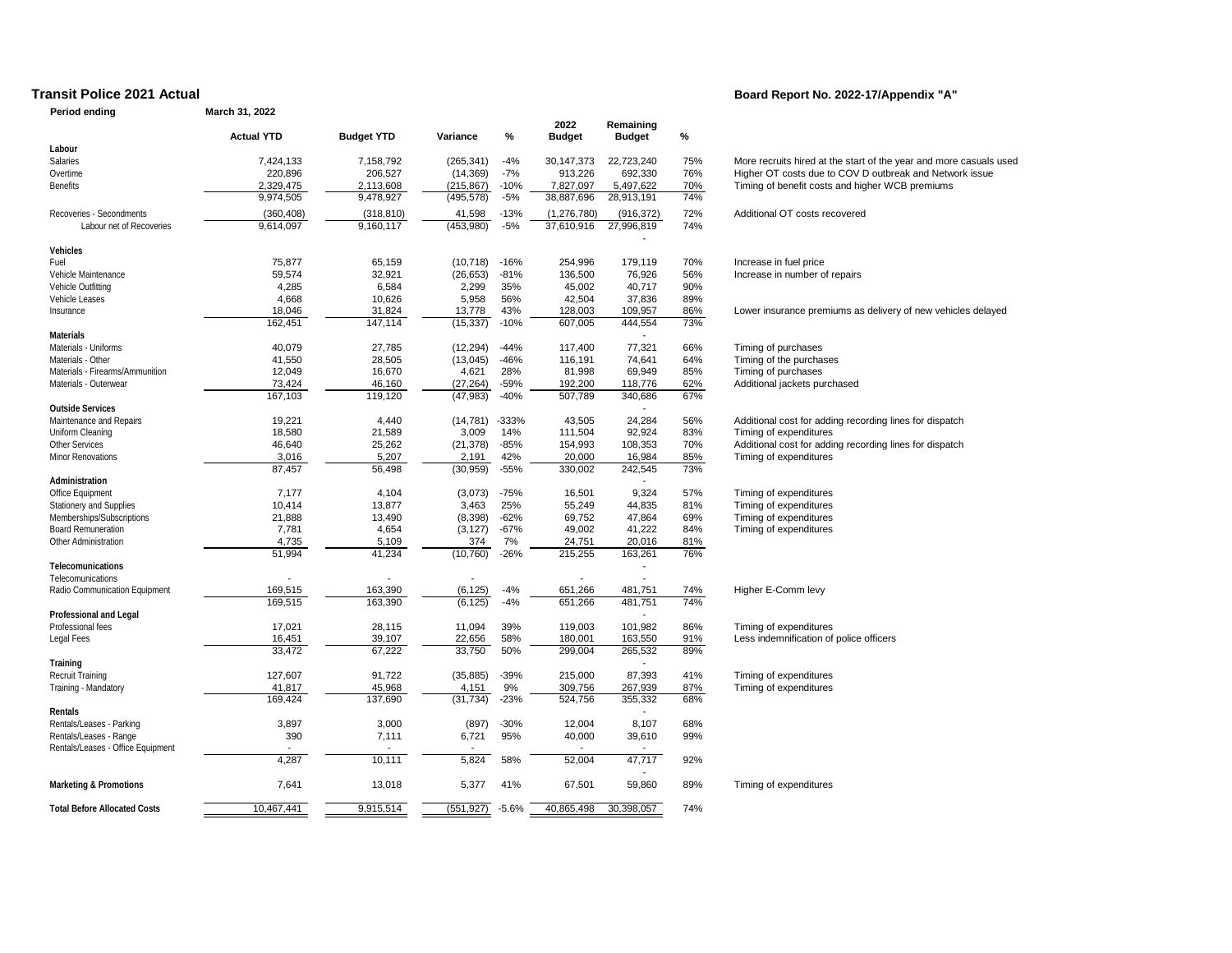#### **Transit Police 2022 Forecast Board Report No. 2022-17/Appendix "B"**

**Period ending March 31, 2022**

|                                                             | 2022<br><b>Budget</b> | 2022<br>Forecast   | Variance           | %       |                                                                                |
|-------------------------------------------------------------|-----------------------|--------------------|--------------------|---------|--------------------------------------------------------------------------------|
| Labour                                                      |                       |                    |                    |         |                                                                                |
| Salaries                                                    | 30,147,373            | 30,377,373         | (230,000)          |         | -1% Additional recruits hired at beginning of year, increase in use of casuals |
| Overtime                                                    | 913,226               | 913,226            |                    | 0%      |                                                                                |
| <b>Benefits</b>                                             | 7,827,097             | 7,887,097          | (60,000)           |         | -1% Additional recruits hired at beginning of year and higher WCB premiums     |
|                                                             | 38,887,696            | 39,177,696         | (290,000)          | $-1%$   |                                                                                |
| Recoveries - Secondments                                    | (1,276,780)           | (1,296,780)        | 20,000             |         | 2% Additional recovery of overtime costs                                       |
| Labour net of Recoveries                                    | 37,610,916            | 37,880,916         | (270,000)          | $-1%$   |                                                                                |
|                                                             |                       |                    |                    |         |                                                                                |
| Vehicles                                                    |                       |                    |                    |         |                                                                                |
| Fuel                                                        | 254,996               | 299,996            | (45,000)           |         | -18% Significant increase in fuel price                                        |
| Vehicle Maintenance                                         | 136,500               | 161,500            | (25,000)           |         | -18% Increase in maintenance cost due to delay in replacement vehicles         |
| Vehicle Outfitting                                          | 45,002                | 45,002             |                    | 0%      |                                                                                |
| Vehicle Leases                                              | 42,504                | 37,504             | 5,000              |         | 12% Adjustment for 2021 over accrual                                           |
| Insurance                                                   | 128,003<br>607,005    | 113,003<br>657,005 | 15,000<br>(50,000) | $-8%$   | 12% Lower insurance premiums as delivery of new vehicles delayed               |
|                                                             |                       |                    |                    |         |                                                                                |
| Materials                                                   |                       |                    |                    |         |                                                                                |
| Materials - Operators' Uniforms                             | 117,400               | 117,400            | ÷,                 | 0%      |                                                                                |
| Materials - Misc                                            | 116,191               | 116,191            |                    | 0%      |                                                                                |
| Materials - Firearms/Ammunition                             | 81,998                | 81,998             |                    | 0%      |                                                                                |
| Materials - Outerwear                                       | 192,200               | 217,200            | (25,000)           |         | -13% Additional jackets replaced                                               |
|                                                             | 507,789               | 532,789            | (25,000)           | $-5%$   |                                                                                |
| Outside Services                                            |                       |                    |                    |         |                                                                                |
| Maintenance and Repairs                                     | 43,505                | 53,505             | (10,000)           |         | -23% Additional costs for additional lines for dispatch set up                 |
| Uniform Cleaning                                            | 111,504               | 111,504            |                    | 0%      |                                                                                |
| <b>Other Services</b>                                       | 154,993               | 166,993            | (12,000)           |         | -8% Additional cost for recording lines for dispatch set up                    |
| Minor Renovations                                           | 20,000                | 20,000             |                    | 0%      |                                                                                |
|                                                             | 330,002               | 352,002            | (22,000)           | $-7%$   |                                                                                |
| Administration                                              |                       |                    |                    | 0%      |                                                                                |
| Office Equipment                                            | 16,501<br>55,249      | 16,501             |                    | 0%      |                                                                                |
| Stationery and Supplies                                     | 69,752                | 55,249<br>69,752   |                    | 0%      |                                                                                |
| Memberships/Subscriptions<br>Police Board Expenses          | 49,002                | 49,002             | ×,                 | 0%      |                                                                                |
| Other Administration                                        | 24,751                | 24,751             |                    | 0%      |                                                                                |
|                                                             | 215,255               | 215,255            | ÷,                 | 0%      |                                                                                |
| Telecomunications                                           |                       |                    |                    |         |                                                                                |
| Telecomunications                                           |                       |                    |                    |         |                                                                                |
| Radio Communication Equipment                               | 651,266               | 681,266            | (30,000)           |         | -5% E-Comm levy higher than planned                                            |
|                                                             | 651.266               | 681.266            | (30,000)           | $-5%$   |                                                                                |
| Professional and Legal                                      |                       |                    |                    |         |                                                                                |
| Professional fees                                           | 119,003               | 119,003            |                    | 0%      |                                                                                |
| Legal Fees                                                  | 180,001               | 160,001            | 20,000             |         | 11% Less legal costs for the indemnification of police officers                |
|                                                             | 299,004               | 279,004            | 20,000             | 7%      |                                                                                |
| Training                                                    |                       |                    |                    |         |                                                                                |
| Training & Education                                        | 215,000               | 215,000            |                    | 0%      |                                                                                |
| Training - Mandatory                                        | 309,756               | 309,756            |                    | 0%      |                                                                                |
|                                                             | 524,756               | 524,756            |                    | 0%      |                                                                                |
| Rentals                                                     |                       |                    |                    |         |                                                                                |
| Rentals/Leases - Parking                                    | 12,004                | 12,004             |                    | 0%      |                                                                                |
| Rentals/Leases - Range<br>Rentals/Leases - Office Equipment | 40,000                | 40,000             |                    | 0%      |                                                                                |
|                                                             | 52,004                | 52,004             | ÷,                 | 0%      |                                                                                |
|                                                             |                       |                    |                    |         |                                                                                |
| Marketing & Promotions                                      | 67,501                | 67,501             | ٠                  | 0%      |                                                                                |
| Total                                                       | 40,865,498            | 41,242,498         | (377,000)          | $-0.9%$ |                                                                                |